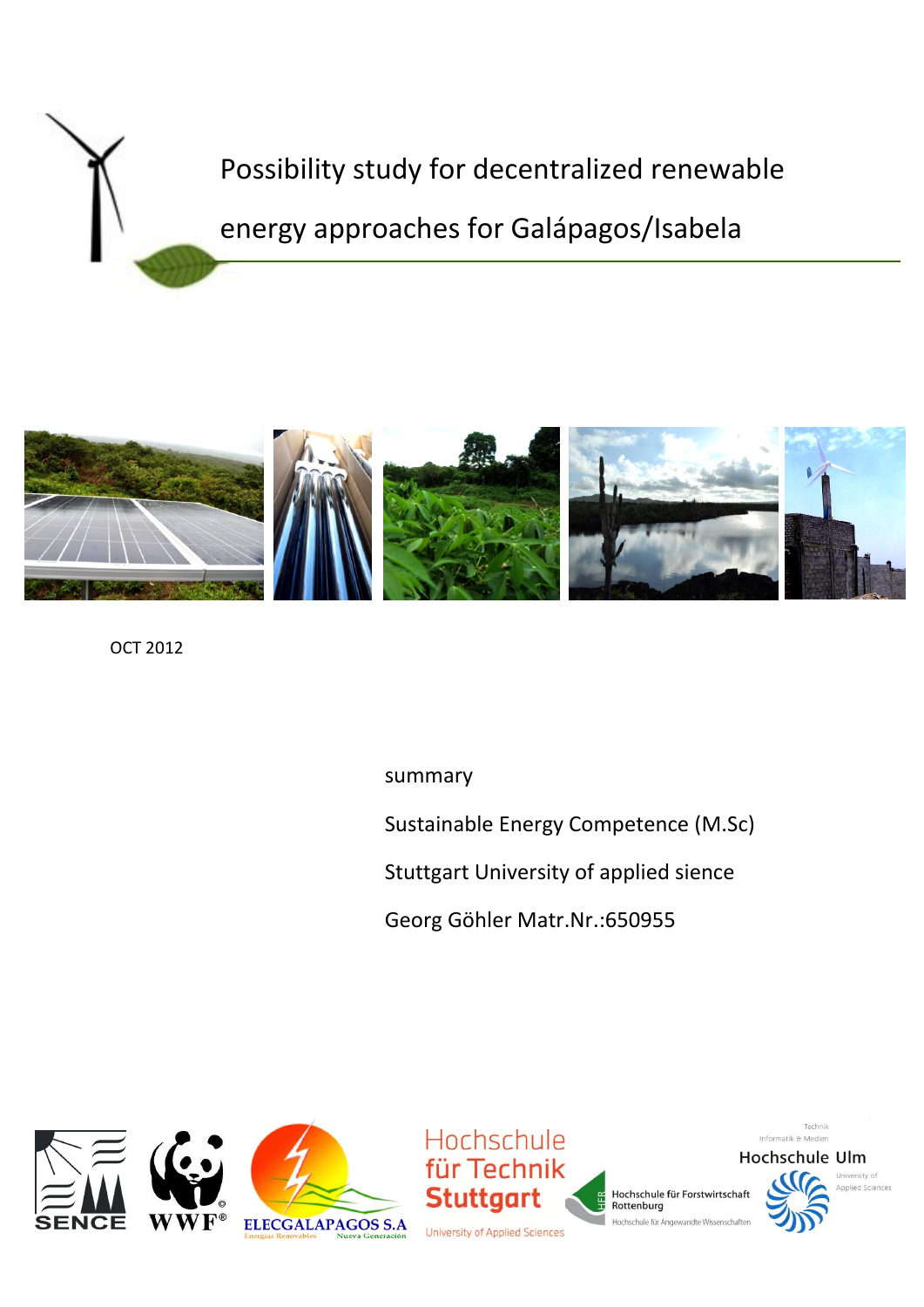Currently on the Galápagos (GPS) Islands nearly all energy is generated by fossil fuels. Diesel or gasoline are shipped by a tanker every two weeks from Guayaquil to the islands. Fossil fuels are also a source of small or big spills, which is always a threat to the marine and coastal ecosystems. Examples for these spills are the massive accidents produced by the tankers Jessica and Taurus in 2001 and 2002. As a result of these threats for the environment of GPS, which are caused by the energy system, the Ecuadorian Government has launched the policy "Cero combustibles fósiles en las Islas Galápagos al 2020", also known as the ERGAL project, in the year 2007. This policy promotes a radical change in the vision regarding the energy production in the Galapagos Islands. Thereby the energy on the Galápagos Islands is supposed to be produced 100% regeneratively. As the realization of the project is more difficult than thought, it is reasonable to search for alternatives. A possibility would be to examine decentralized generation techniques and to realize them singlemindedly.

First of all, to evaluate the theoretical potential on Isabela Island of decentralized renewable energies, it is important to know how high the requirements for several forms of energies are (the following chart shows the demand for energy on Isabela):



**fig. 1:** usage of energy (in percent) on Isabela *(source: own chart, referred to own questionary 2012)*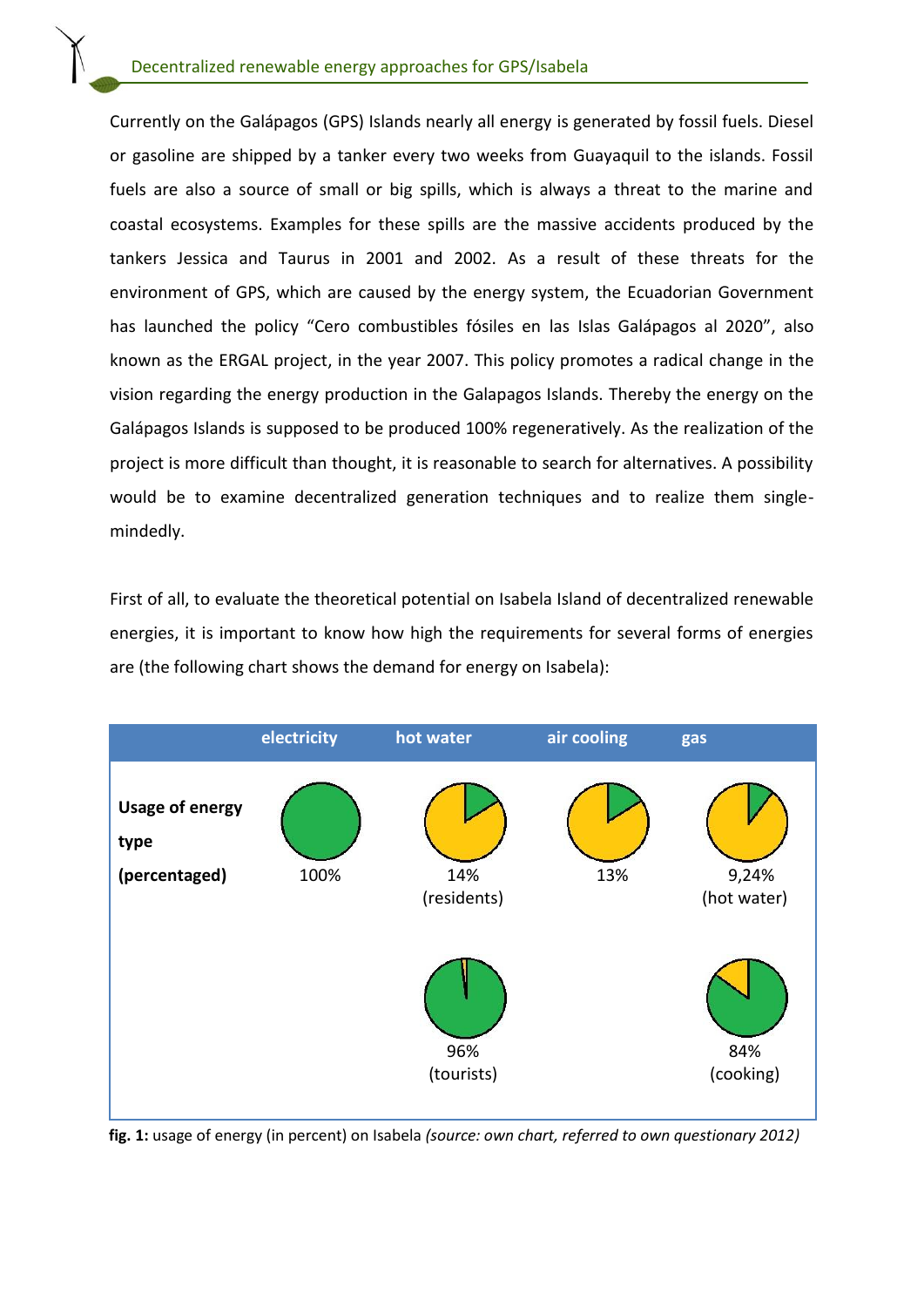Looking at the table you can see that mainly electricity and the demand for warm water in hotels face high potential for decentralized renewable energies.

If one compares the predominant resources of renewable energies (sun, wind and biomass), which are relevant for decentralized plants, with the demand for energy on Isabela, there is the following result. The **theoretical potential** for decentralized energies on Isabela is 100 %

- $\triangleright$  the demand for heat could theoretically 100 % be covered by solar thermal energy
- $\triangleright$  the demand for cooling energy could 100 % be covered by solar cooling
- $\triangleright$  biogas plants could produce the gas for cooking
- $\triangleright$  the demand for electricity could be covered by photovoltaic systems and block heat and power plants (operated by biogas, fuel cell, etc.)

But one shouldn't forget that a theoretical potential doesn't take into consideration the technical and economic aspects. Furthermore, the theoretical potential is reduced by locational factors such as load-bearing capacity of roofs, the plan of nature conservation and the missing know-how.

The here calculated **technical potential** of decentralized renewable energies is 768.740 kWh for electricity, 420.112 kWh for heat energy and 500.000 kWh for cooling energy. The electricity demand on Isabela increased to nearly 3.500.000 kWh. This means that ca. 36 percent of the electricity demand could be covered by decentralized renewable energies. But due to the enormously high subsidies for fossil fuels and thus low energy prices it is almost impossible for renewable energy systems to get economic. Therefore on the GPS there has to be a system of advancement to support decentralized renewable energies, e.g.:

- a. contracting by ELEC subsidized by the Ecuadorian state
- b. [compensation](http://dict.leo.org/ende?lp=ende&p=DOKJAA&search=compensation&trestr=0x801) [for](http://dict.leo.org/ende?lp=ende&p=DOKJAA&search=for&trestr=0x801) [electricity](http://dict.leo.org/ende?lp=ende&p=DOKJAA&search=electricity&trestr=0x801) [fed](http://dict.leo.org/ende?lp=ende&p=DOKJAA&search=fed&trestr=0x801) [into](http://dict.leo.org/ende?lp=ende&p=DOKJAA&search=into&trestr=0x801) [the](http://dict.leo.org/ende?lp=ende&p=DOKJAA&search=the&trestr=0x801) [grid](http://dict.leo.org/ende?lp=ende&p=DOKJAA&search=grid&trestr=0x801)
- c. development funds for certain systems

The following two charts show two proposals for an energy concept for the two populated areas of Isabela, the coastal area and the highland.